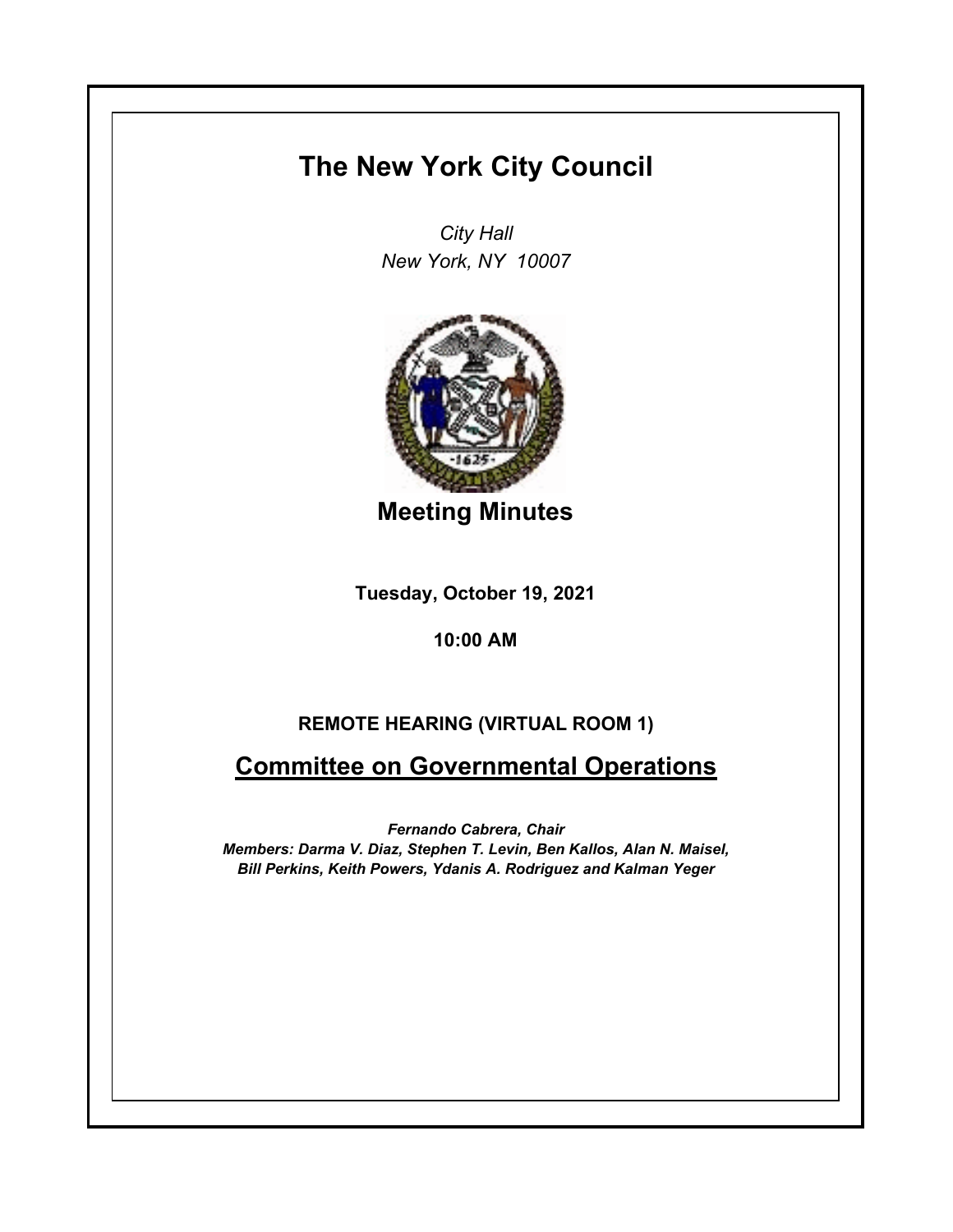| Roll Call     |                                                                                                                                                                                                                                                                                                                                   |
|---------------|-----------------------------------------------------------------------------------------------------------------------------------------------------------------------------------------------------------------------------------------------------------------------------------------------------------------------------------|
|               | Present: Cabrera, D. Diaz, Kallos, Levin, Maisel, Rodriguez and Yeger                                                                                                                                                                                                                                                             |
|               | <b>Absent: Perkins and Powers</b>                                                                                                                                                                                                                                                                                                 |
|               | Other Council Members Attending: Cumbo and Louis                                                                                                                                                                                                                                                                                  |
| Int 0034-2018 | A Local Law to amend the New York city charter, in relation to the<br>use of government resources during an election campaign                                                                                                                                                                                                     |
|               | Attachments: Summary of Int. No. 34, Int. No. 34, January 31, 2018 - Stated Meeting<br>Agenda, Hearing Transcript - Stated Meeting 01-31-2018, Minutes of the<br>Stated Meeting - January 31, 2018, Committee Report 10/19/21, Hearing<br>Testimony 10/19/21, Hearing Transcript 10/19/21                                         |
|               | This Introduction was Hearing Held by Committee                                                                                                                                                                                                                                                                                   |
|               | Attachments: Summary of Int. No. 34, Int. No. 34, January 31, 2018 - Stated Meeting<br>Agenda, Hearing Transcript - Stated Meeting 01-31-2018, Minutes of the<br>Stated Meeting - January 31, 2018, Committee Report 10/19/21, Hearing<br>Testimony 10/19/21, Hearing Transcript 10/19/21                                         |
|               | This Introduction was Laid Over by Committee                                                                                                                                                                                                                                                                                      |
| Int 0066-2018 | A Local Law to amend the New York city charter, in relation to<br>establishing an office to prevent gun violence                                                                                                                                                                                                                  |
|               | Attachments: Summary of Int. No. 66, Int. No. 66, January 31, 2018 - Stated Meeting<br>Agenda, Minutes of the Stated Meeting - January 31, 2018, Hearing<br>Transcript - Stated Meeting 01-31-2018, Committee Report 10/19/21,<br>Hearing Testimony 10/19/21, Hearing Transcript 10/19/21                                         |
|               | This Introduction was Hearing Held by Committee                                                                                                                                                                                                                                                                                   |
|               | Attachments: Summary of Int. No. 66, Int. No. 66, January 31, 2018 - Stated Meeting<br>Agenda, Minutes of the Stated Meeting - January 31, 2018, Hearing<br>Transcript - Stated Meeting 01-31-2018, Committee Report 10/19/21,<br>Hearing Testimony 10/19/21, Hearing Transcript 10/19/21                                         |
|               | This Introduction was Laid Over by Committee                                                                                                                                                                                                                                                                                      |
| Int 0167-2018 | A Local Law to amend the New York city charter, in relation to                                                                                                                                                                                                                                                                    |
|               | requiring certain agencies to be capable of issuing warnings                                                                                                                                                                                                                                                                      |
|               | Attachments: Summary of Int. No. 167, Int. No. 167, January 31, 2018 - Stated Meeting<br>Agenda, Minutes of the Stated Meeting - January 31, 2018, Hearing<br>Transcript - Stated Meeting 01-31-2018, Proposed Int. No. 167-A - 9/13/21,<br>Committee Report 10/19/21, Hearing Testimony 10/19/21, Hearing<br>Transcript 10/19/21 |
|               | Proposed Int. No. 167-A                                                                                                                                                                                                                                                                                                           |
|               | This Introduction was Hearing Held by Committee                                                                                                                                                                                                                                                                                   |